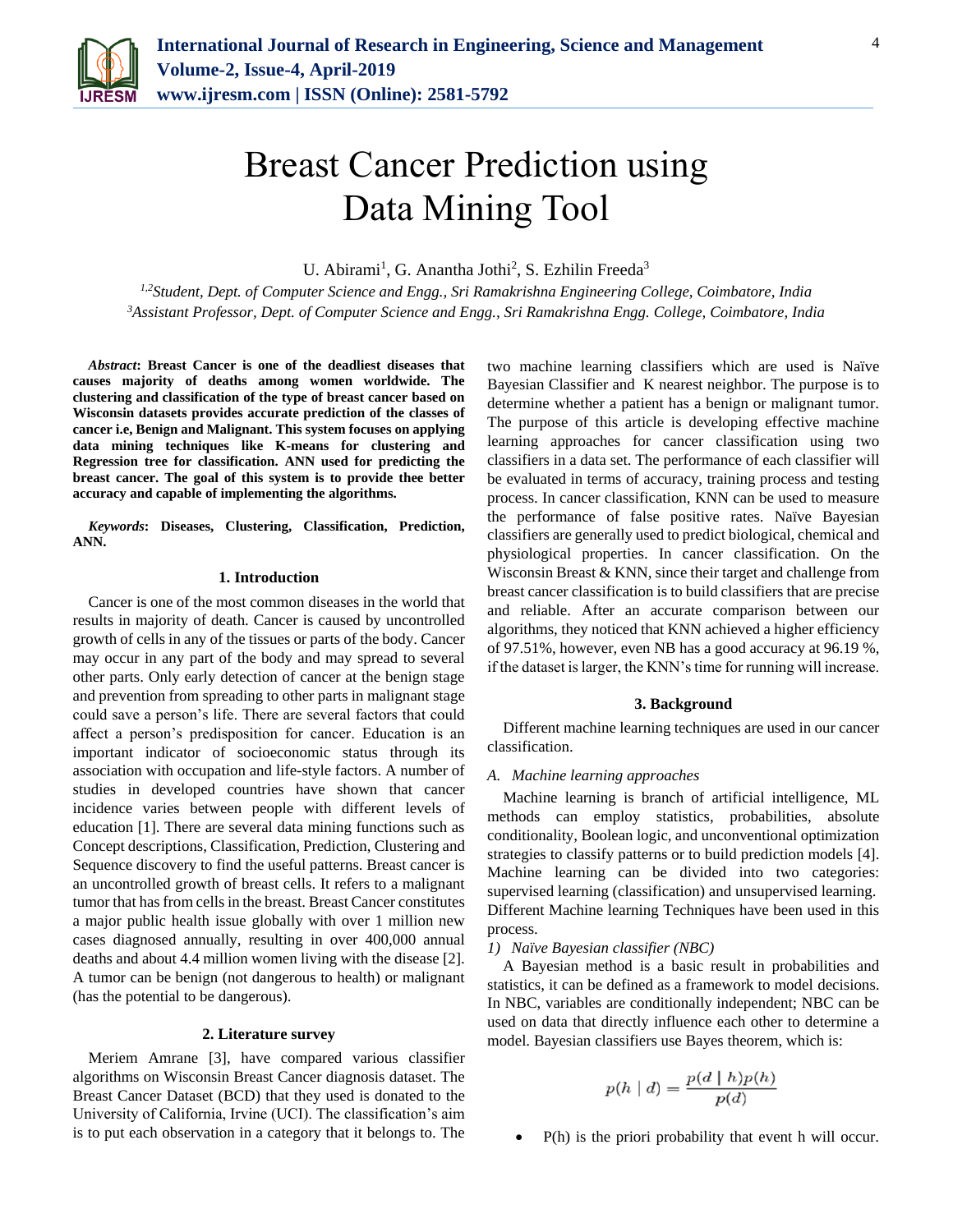

P(d) is the prior probability of the training data. The conditional probability of d when  $p(d | h)$  is given.

 $P(h | d)$  is the conditional probability of h when given training data. P  $(h | d)$  is the probability of generating instance d given class h. In the equation above Bayesian decision theorem is used to determine whether a given xi belongs to Si where Si represents a class.

$$
P(x|S_i)P(S_i) > P(x|S_j)P(S_j)
$$

 Si and Sj are two different classes and X belongs to Si. *2) K-Nearest Neighbors (KNN)*

The KNN algorithm is used to predict the class or property of data. Given N training vector, suppose we have A and Z as training vectors in this bidimensional features space, we want to classify c which is feature vector [5]. Classifying c depends on its k neighbors, and the majority vote, k is a positive integer, k is generally smaller then 5, if  $k=1$  the class of c is the closest element from the two sets to c.

$$
d = \sqrt{\sum_{i=1}^{n} (x_i - y_i)^2}
$$

#### **4. Datasets**

# *A. Datasets*

The Breast Cancer Dataset (BCD) that we used is donated to the University of California, Irvine (UCI). There are 11 attributes and the first one is ID that we will remove. The nine criterions are as discussed earlier in breast cancer classification section, they are meant to determine if a tumor is benign or malign, the last feature contains a binary value (2 for benign tumor and 4 for malign tumor). The set consists of 699 clinical cases. The initial BCD contains missing data for 16 observations, which limited our dataset to 683 samples.

# *B. Breast cancer classification (BCC)*

To make a good prognostic, breast cancer classification needs nine characteristics which are: 1.determine the layered structures (Clump Thickness); 2. Evaluate the sample size and its consistency (Uniformity of Cell Size); 3. Estimate the equality of cell shapes and identifies marginal variances, because cancer cells tend to vary in shape (Uniformity of Cell Shape); 4.Cancer cells spread all over the organ and normal cells are connected to each other (Marginal Adhesion); 5. Measure of the uniformity, enlarged epithelial cells are a sign of malignancy (Single Epithelial Cell Size); 6. In benign tumors nuclei is not surrounded by cytoplasm (Bare Nuclei); 7. Describes the nucleus texture, in benign cells it has a uniform shape.

The chromatin tends to be coarser in tumors (Bland Chromatin); 8. In normal cells, the nucleolus is usually invisible and very small. In cancer cells, there are more than one nucleoli and it becomes much more prominent, (Normal Nucleoli); 9. Estimate of the number of mitosis that has taken place. The larger the value, the greater is the chance of malignancy (Mitoses) [6]. In order to classify BC, pathologists assigned to each of these characteristics a number from 1 to 10. The likelihood of malignancy needs the nine criteria, even if one of them is very large.

Table 1

| Training dataset tuple |          |                     |  |  |  |
|------------------------|----------|---------------------|--|--|--|
| <b>Attribute</b>       | Category | <b>Range values</b> |  |  |  |
| name                   |          |                     |  |  |  |
| Id No                  | Id       |                     |  |  |  |
| Clump                  | Ordinal  | $1 - 10$            |  |  |  |
| <b>Thickness</b>       |          |                     |  |  |  |
| <b>Uniformity</b>      | Ordinal  | $1 - 10$            |  |  |  |
| of cell size           |          |                     |  |  |  |
| <b>Uniformity</b>      | Ordinal  | $1 - 10$            |  |  |  |
| of cell shape          |          |                     |  |  |  |
| <b>Marginal</b>        | Ordinal  | $1 - 10$            |  |  |  |
| <b>Adhesion</b>        |          |                     |  |  |  |
| <b>Epithelial</b>      | Ordinal  | $1 - 10$            |  |  |  |
| cell size              |          |                     |  |  |  |
| <b>Bare Nuclei</b>     | Ordinal  | $1 - 10$            |  |  |  |
| <b>Bland</b>           | Ordinal  | $1 - 10$            |  |  |  |
| Chromatin              |          |                     |  |  |  |
| <b>Normal</b>          | Ordinal  | $1 - 10$            |  |  |  |
| Nuclei                 |          |                     |  |  |  |
| <b>Mitosis</b>         | Ordinal  | $1 - 10$            |  |  |  |
| Cancer                 | Class    | 0,1                 |  |  |  |

# **5. Proposed system**

In this system, we data mining techniques like K-means for clustering and Regression tree for classification. ANN used for predicting the breast cancer.

#### *A. Clustering*

In clustering process, data is partitioned in to sets of clusters or sub-classes. We have used K-means clustering algorithm. Figure 1 shows that they are clustered as Benign and Malignant. The K-means clustering algorithm works by partitioning n observations in to k sub-classes defined by centroids, where k is chosen before the algorithm starts. The algorithms start with initial estimates for the Κ centroids, which can either be randomly generated or randomly selected from the data set.



#### **6. Classification**

Classification is done to partitioning the data into different classes according to some constrains or it classify each item in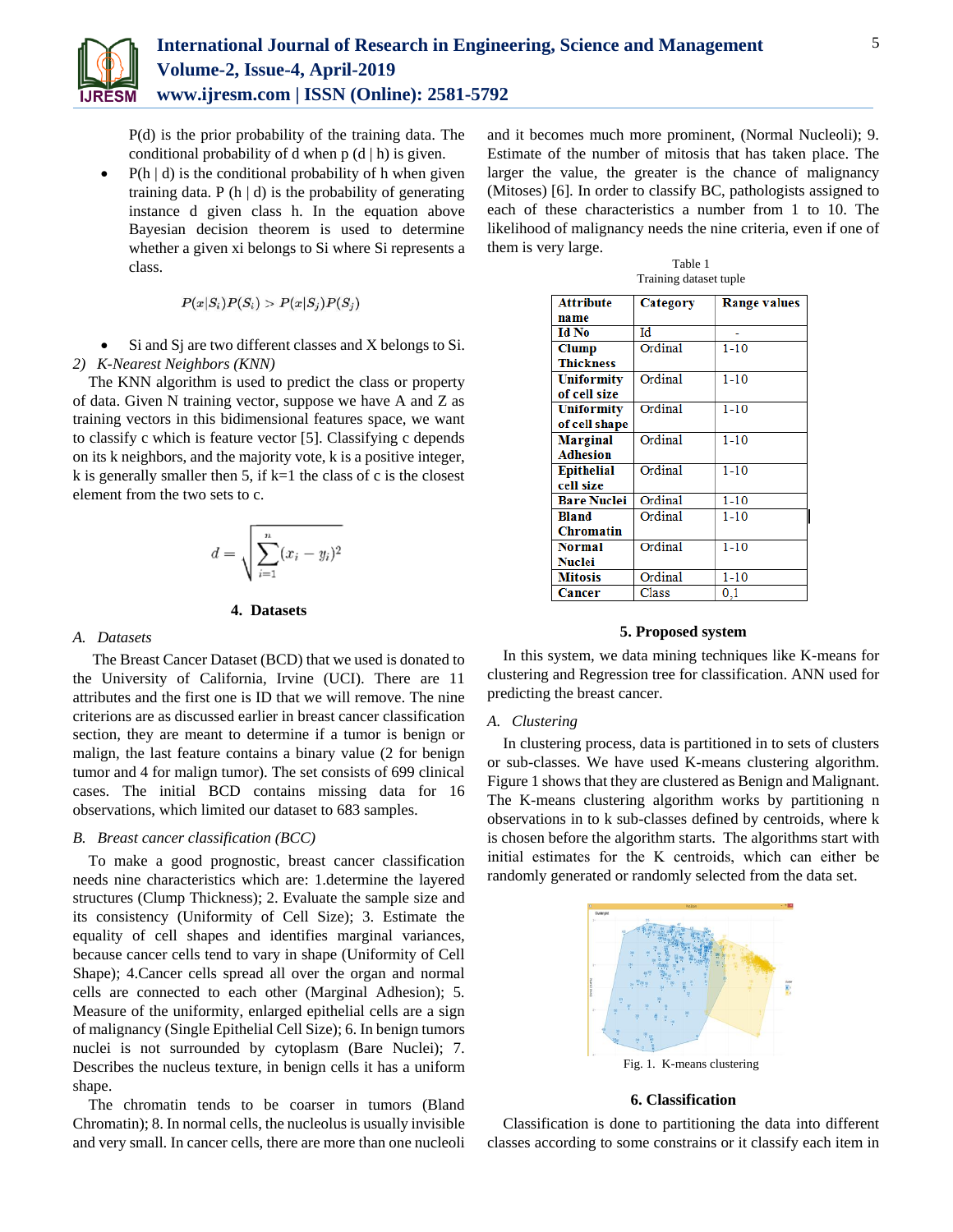

a dataset into one of predefined set of classes or groups [6].



Fig. 2. Regression tree classification

# *A. ANN*

Artificial neural networks are used for prediction. The inputs are compared with the preprocessed data. The resulting predictions will be whether the person has benign or malignant tumor.



Fig. 3. Prediction Model

# *B. Experimental results*

The experimental results of this study using two classifiers are discussed using R-Tool. From the table [2], we can notice that the two algorithms are extremely effective in the diagnosis, all of which shows a high level of accuracy despite in the small dataset. ANN classifiers are ranked first in terms accuracy and duration [7].

# *1) Existing system*

| Table 2                       |          |          |          |          |  |  |  |
|-------------------------------|----------|----------|----------|----------|--|--|--|
| Comparison between KNN and NB |          |          |          |          |  |  |  |
| Method                        | Accuracy | Training | Testing  | Total    |  |  |  |
|                               |          | Process  | Process  | process  |  |  |  |
| <b>KNN</b>                    | 97.51    | 0.00735  | 0.001744 | 0.002479 |  |  |  |
| NB                            | 96.19    | 0.00759  | 0.000759 | 0.001182 |  |  |  |

# *2) Proposed system*

Table 2

| Comparison between Regression tree and ANN |          |          |             |         |  |  |  |
|--------------------------------------------|----------|----------|-------------|---------|--|--|--|
| Method                                     | Accuracy | Training | <b>Test</b> | Total   |  |  |  |
|                                            |          | process  | Process     | Process |  |  |  |
| Regression                                 | 97.79    | 0.00293  | 0.00245     | 0.0053  |  |  |  |
| Tree                                       |          |          |             |         |  |  |  |
| ANN                                        | 99.24    | 0.00674  | 0.0033      | 0.0101  |  |  |  |





Fig. 4. Accuracy and time comparison for KNN and NB



Fig. 5. Accuracy and time comparison for regression tree and ANN

# **8. Conclusion**

In this study, two main algorithms which are Regression Tree and ANN, since our target and challenge is to build classifiers that are precise and reliable. After an accurate comparison between our algorithms, we noticed that ANN achieved a higher efficiency of 99.24%, however even Regression tree has a good accuracy at 97.79%.

# **9. Future enhancement**

This system may play vital role in earlier diagnosis process for different types of cancer and provide effective preventive strategy. In future, the number of attribute covered by the classifier can be increased by increasing the sample size of the training set and hence the development model will be more accurate.

#### **References**

- [1] P. Ramachandran, N. Girija, T. Bhuvaneswari, "Early Detection and Prevention of Cancer using Data Mining Techniques," International Journal of Computer Applications, Volume 97, No.13, July 2014.
- [2] Akinsola Adeniyi F, Sokunbi M. A, Okikiola F. M, Onadokun I. O, "Data Mining for Breast Cancer Classification," International Journal of Engineering and Computer Science, Volume 6, Issue 8, pp. 22250-22258, August 2017.
- [3] M. Amrane, S. Oukid, I. Gagaoua and T. Ensarİ, "Breast cancer classification using machine learning," *2018 Electric Electronics, Computer Science, Biomedical Engineerings' Meeting (EBBT)*, Istanbul, 2018, pp. 1-4.
- [4] C. Nalini, T. Poovozhi, "Data Mining Classification Technique Applied for Breast Cancer," International Journal of Pure and Applied Mathematics, Volume 119, No. 12, pp. 10935-10945, 2018.